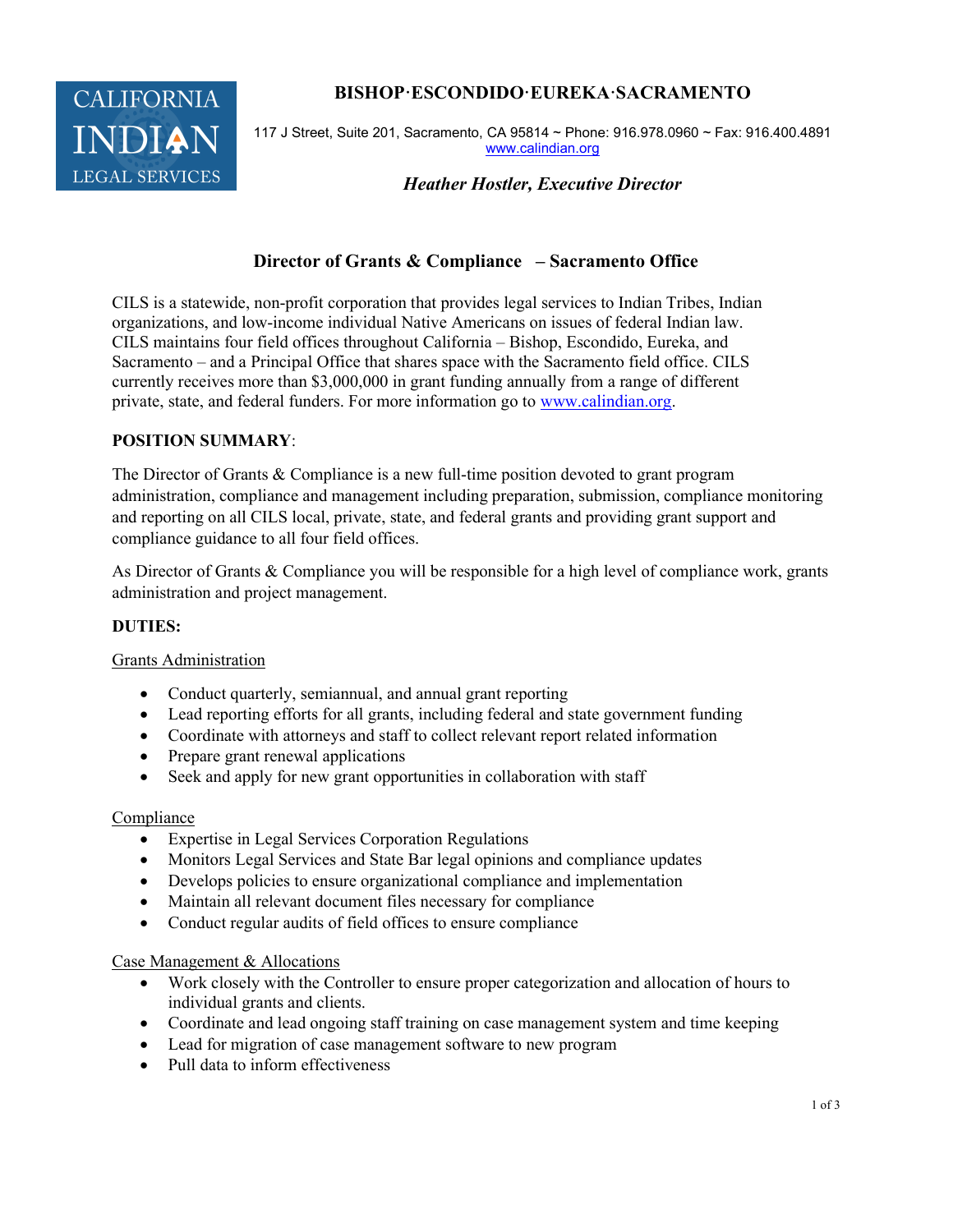Strategic Planning Project Management

- Work with Executive Director to keep strategic plan on track
- Meet with staff to work through barriers to reaching strategic plan goals
- Refine automated workflow to capture necessary data
- Pulls all relevant data for Continuous Quality Improvement

#### Data Management

- Responsible for developing and overseeing data policies
- Ensures adequacy, accuracy, and legitimacy of data
- Runs data reports regularly to ensure organizational efficiency and effectiveness
- Responsible for information systems implementation and integrations

#### Other Duties

- Report directly to the Executive Director.
- Member of the Leadership Team and work closely with the other members to guide the organization.
- Other duties as assigned.

## QUALIFICATIONS:

Must have:

- At least 3- 5 years' experience in administration of grants at a non-profit organization.
- At least 3- 5 years' experience working in legal-aid, legal services, or other public interest equivalent organization.
- Interpersonal abilities that are professional and discreet and the ability to work collaboratively with a wide range of personalities with assertiveness and diplomacy.
- Attention to detail, punctuality, reliability.
- Demonstrated ability to troubleshoot and meet strict deadlines.
- Ability to work independently, as part of a team, and to take initiative.
- Strong work ethic and able to work long hours when required.
- Excellent organizational, written, and oral communication skills.
- Proficiency in Microsoft Office 365 and case management systems.
- Valid California driver's license.
- Willingness to travel (overnight stays may be required).
- Commitment to providing high quality legal services to low-income and Native Americans.
- Relevant job or educational experience which demonstrates the ability to perform the job

## Preferred:

- Demonstrated interest in Native American rights, public interest law, and/or non-profit administration strongly preferred. Thorough knowledge of, or the capacity to quickly learn, the organization's office equipment, recordkeeping systems, management information systems, and related processes.
- Experience with Legal Services Corporation (LSC), California State Bar, Department of Justice or other large private, state or federal grant funders.
- Experience with Legal Server Case Management Software.